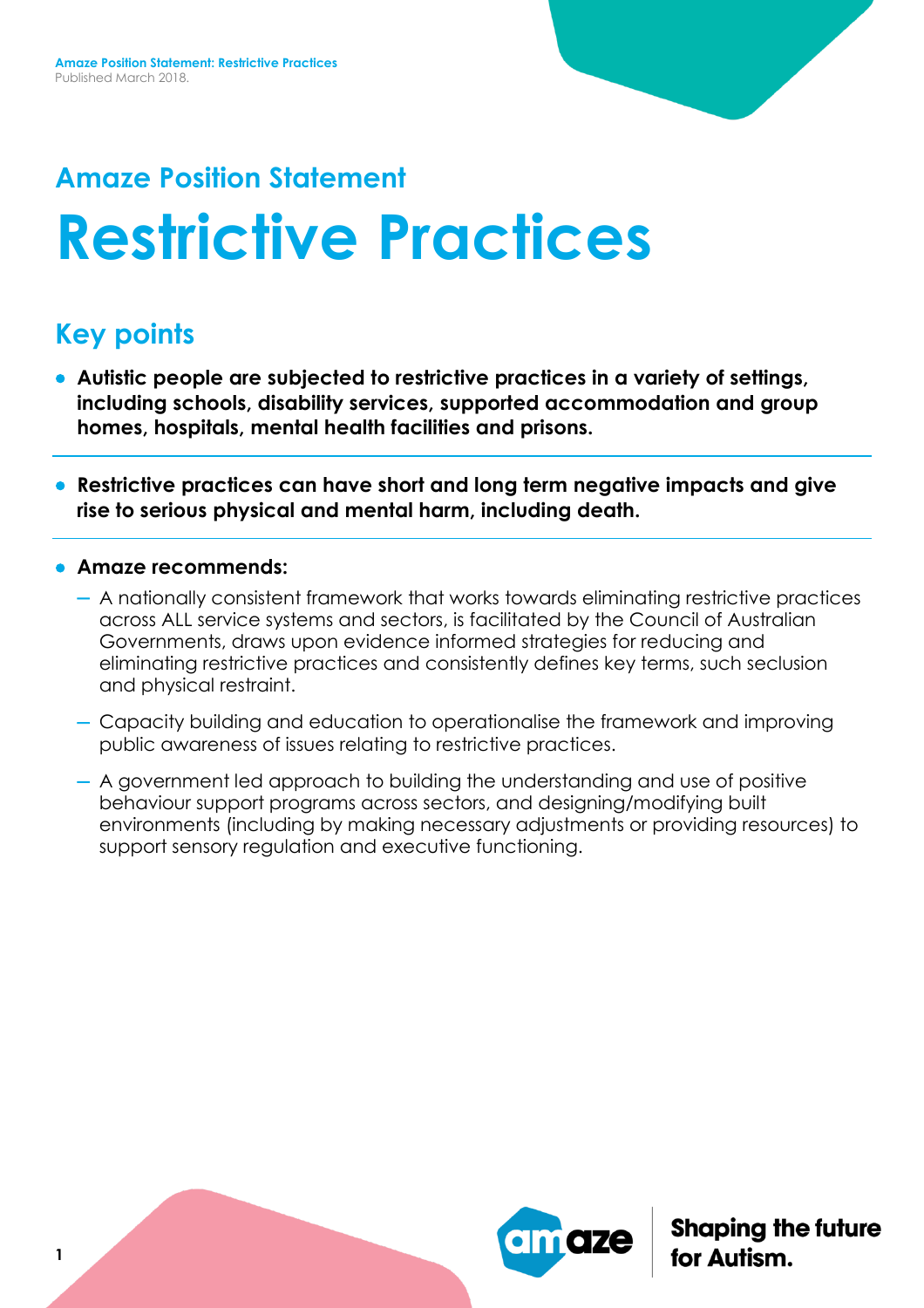### **1. Background**

Restrictive practices involve the use of interventions and practices that have the effect of restricting the rights and freedoms of movement of an autistic person. These primarily include restraint (chemical, mechanical or social) and seclusion**<sup>1</sup>** but also include psycho-social restraint, consequence driven strategies and environmental restraint.**<sup>2</sup>**

Current evidence concludes that restrictive practices have a negative effect on health, wellbeing and quality of life for people with disability,**<sup>3</sup>** and can give rise to serious adverse consequences, including increasing behaviours of concern, post-traumatic stress, serious injury and death.**<sup>4</sup>**

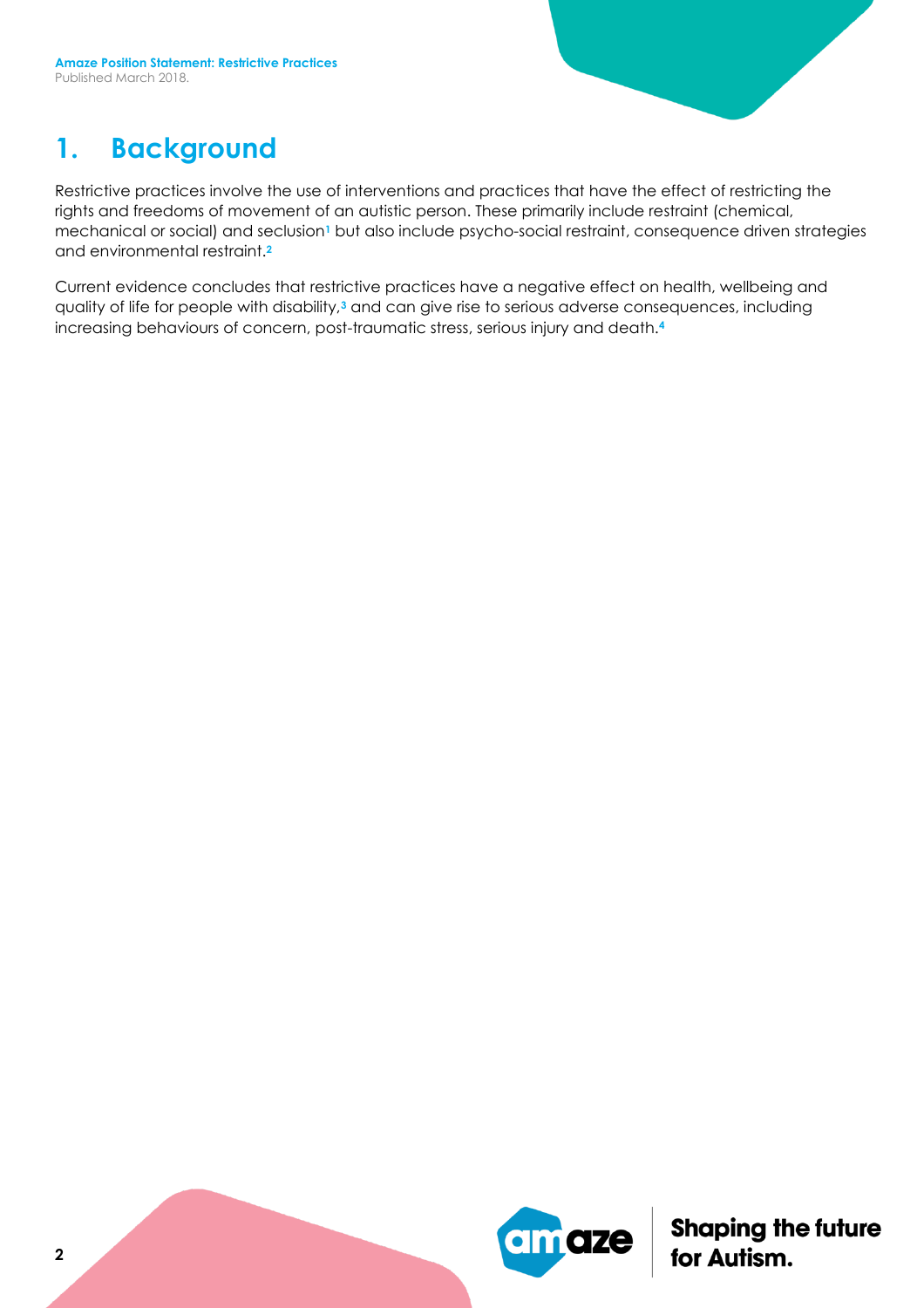### **2. Current experiences, regulation and reviews.**

Currently, autistic people (and people with disability more generally) who display 'challenging behaviours' or 'behaviours of concern', may be subjected to restrictive practices in a variety of settings including: schools, disability services, supported accommodation and group homes, hospitals, mental health facilities and prisons. , Behaviours of concern include behaviours that may become a barrier to a person's participation in family, school or community life and/or pose a risk to their health and safety or those of other people. **5**

Restrictive practices may infringe on a person's human rights. **<sup>6</sup>** The United Nations Committee on the Rights of Persons with Disabilities recently raised concern about the current use of restrictive practices within Australia, especially for those with intellectual impairment or psychosocial disability, in various settings. The Committee recommended that Australia take steps to end such practices, including the establishment of an independent national preventive mechanism to monitor places of detention. **7**

The regulation of restrictive practices in Australia arises primarily under state and territory disability services and mental health legislation, and under a range of policy directives, statements and guidance materials.**<sup>8</sup>** There is variation in the regulation of restrictive practices across states and territories, and there are inconsistencies between service systems.

Recent work reviewing the efficacy, regulation and use of restrictive practices in Australia has been undertaken within a number of different services systems including disability services, National Disability Insurance Scheme (NDIS), education and mental health. This includes:

- 'Held back: the experiences of students with disabilities in Victorian Schools Analysis paper'. Victorian Equal Opportunity and Human Rights Commission, 2017.**<sup>9</sup>**
- 'Final Report to the Inquiry on services for people with autism spectrum disorder', Victorian Parliament, 2017.**<sup>10</sup>**
- 'Australian Government response to the Senate Community Affairs References Committee report: Violence, abuse and neglect against people with disability in institutional and residential settings..', Australian government, 2017; **11**
- *'NDIS Quality and Safe Guarding Framework', Disability Reform Council, 2016;<sup>12</sup>*
- 'Report on the Inquiry into Abuse and Neglect against People with Disability in Institutional and Residential Settings..', Senate Community Affairs References Committee,2015; **13**
- 'A Case For Change' position paper, The National Mental Health Commission 2015;<sup>14</sup>
- 'Equality, Capacity and Disability in Commonwealth Laws', Australian Law Reform Commission Report 2014; **15**
- 'National Framework for Reducing and Eliminating the Use of Restrictive Practices in the Disability Service Sector' endorsed by Commonwealth, State and Territory Disability Ministers 2014; **<sup>16</sup>** and
- 'Held back: The experiences of students with disabilities in Victorian schools report', Victorian Equal Opportunity and Human Rights Commission, 2012. **17**

The recently introduced NDIA Quality and Safeguarding Framework also aims to regulate restrictive practices for the purposes of the NDIS and reduce their use through positive behaviour support. It also establishes an independent NDIS Quality and Safeguards Commission to oversee the delivery of quality and safe services for NDIS participants across Australia, including through reviewing and reporting on restrictive practices.

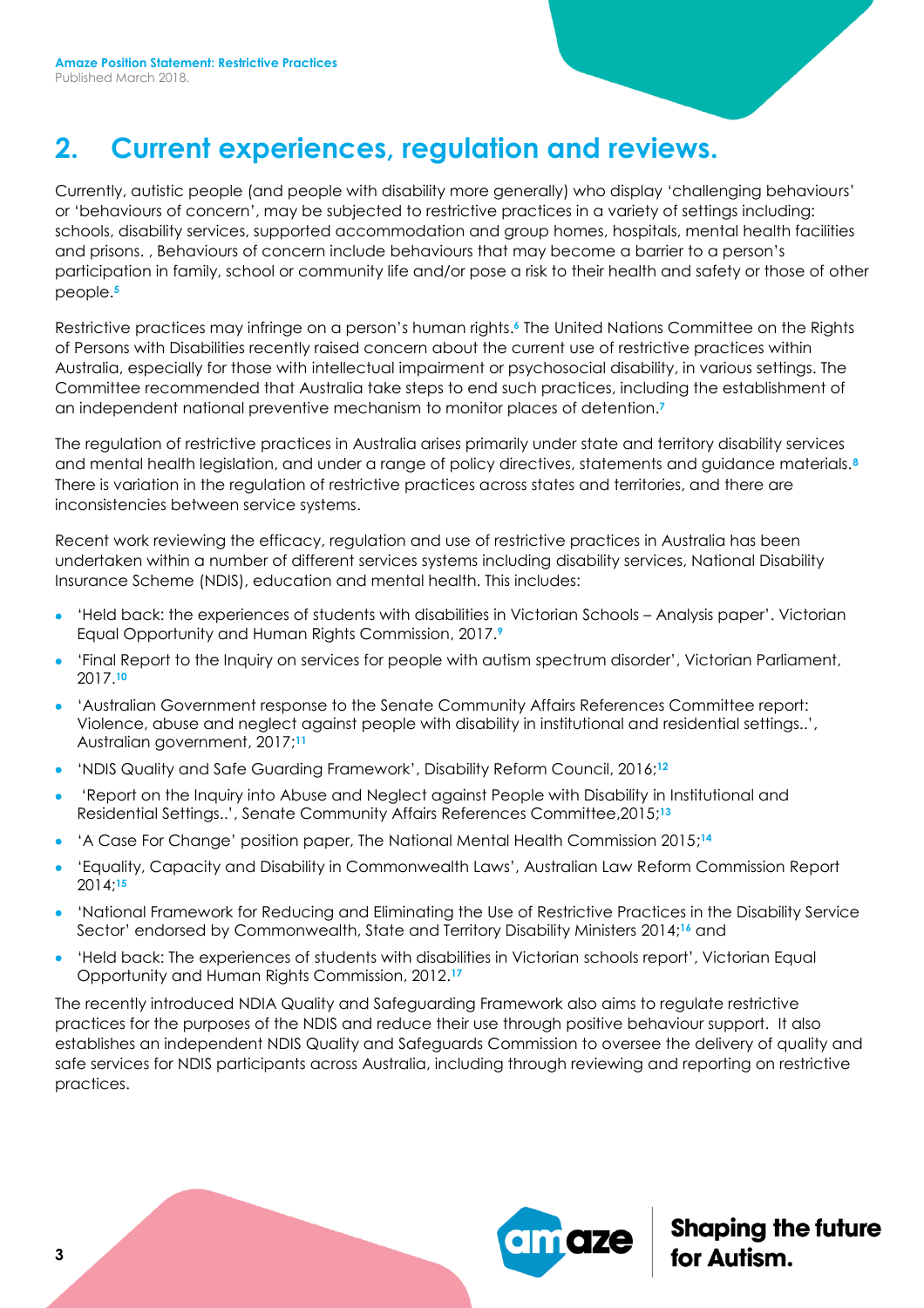# **3. What needs to be done?**

Amaze supports working towards the elimination of restrictive practices of people with disability, including autistic people, consistent with the United Nations Convention of the Rights of Persons with Disabilities. This is a complex and multifaceted issue, however people have the right to receive safe and effective care, support and services, and to work in an environment that is safe and supportive.

A National Framework relevant to all service sectors should be developed, drawing on the following evidence informed core strategies to eliminate restrictive practices:

- **1. Person centred and focussed**: including the perspectives of people with disability and their families/carers in all decision making, training and policy development, as well as the development, implementation and review of individualised behaviour support planning.
- **2. Leadership towards organisational change:** ensuring leaders prioritise the reduction of restrictive practices, support their staff to move away from the use of restrictive practices and encourage the use of evidence based positive behaviour support.
- **3. Use of data to inform practice**: evaluating the use of restrictive practices, setting targets and informing alternative approaches.
- **4. Workforce development**: building understanding and capabilities to use positive behaviour support and other restrictive practice alternatives.
- **5. Use within services of restraint and seclusion reduction tools**: integrating restrictive practice reduction tools into each individual's support plan.
- **6. Debriefing and practice review:** ensuring service providers regularly review incidents, and their processes related to reducing restrictive practices, in order to identify areas for practice and systemic improvement. **<sup>18</sup>**

Amaze primarily encourages the use of positive behaviour support strategies and would welcome the inclusion of positive behaviour support guidelines in a National Framework. Amaze also encourages better design/modifications to built environments and any other adjustments to service provision or information resources that may help prevent challenging behaviours and behaviours of concern.

Amaze welcomes the recommendation of the Victorian Parliament in its recent 'Final Report to the Inquiry on services for people with autism spectrum disorder', that "[t]he Victorian Government enable the roll out of the school-wide Positive Behaviour Support program to all government mainstream and specialist schools, to manage behaviours of concern, as a matter of priority". It also welcomes the recommendations for better design/modifications to built environments to support sensory regulation and executive functioning, i.e. supporting autistic people to feel safe, calm and secure.**19**

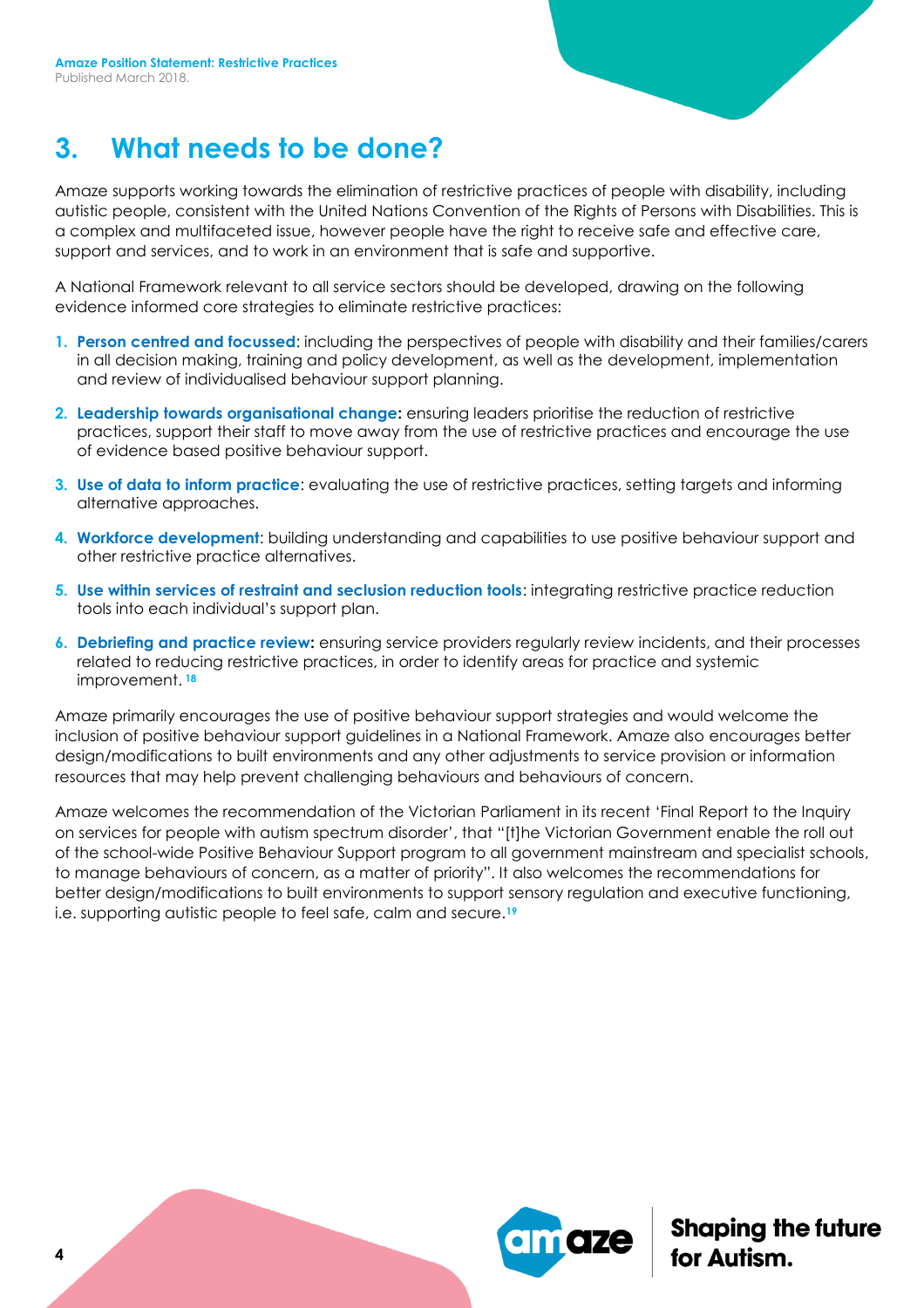

### **4. Key recommendations**

- **1.** A nationally consistent framework that works towards eliminating restrictive practices across ALL service systems and sectors, is facilitated by the Council of Australian Governments, draws on evidence informed strategies and includes consistent definitions of key terms, such as for seclusion and physical restraint.
- **2.** To support the governing framework, appropriate government investment in:
	- a. Development of legislation, standards and guidelines as appropriate to support national consistency;
	- b. Capacity building and education within service systems to operationalise the framework;
	- c. Awareness raising of issues relating to restrictive practices amongst key stakeholders, including people with disability, their families and carers.
- **3.** A government led approach to building the understanding and use of positive behaviour support programs across sectors, and designing/modifying built environments (including by making necessary adjustments or providing resources) to support sensory regulation and executive functioning.

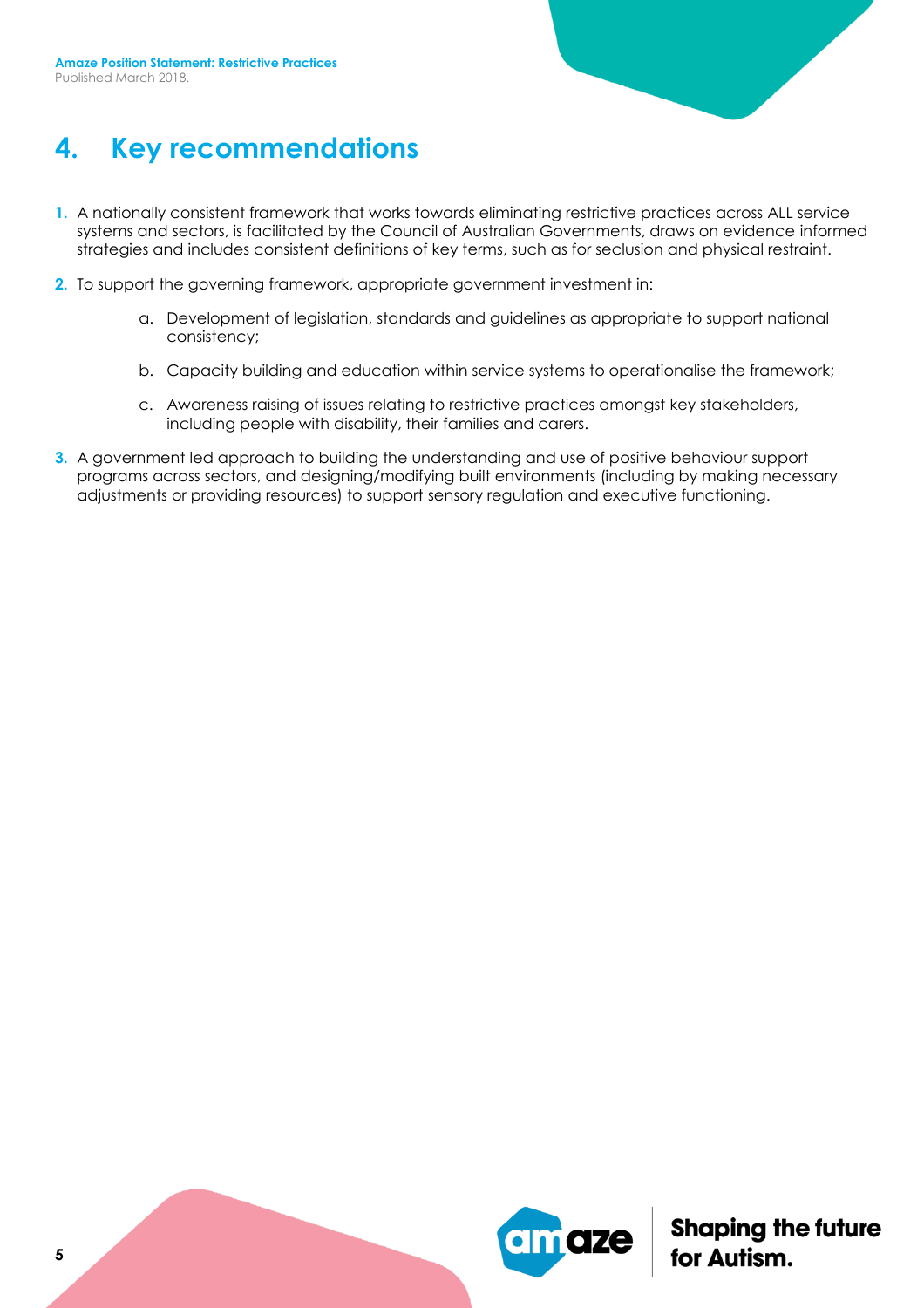### **Endorsed by:**





# **Attribution:**

This work should be referenced as: Amaze 2018, Position Statement – Restrictive Practices, available at www.amaze.org.au

**Amaze** 24 Drummond St, Carlton VIC 3053 PO Box 374, Carlton South VIC 3053 T 03 9657 1600 F 03 9639 4955 **E** info@amaze.org.au W amaze.org.au